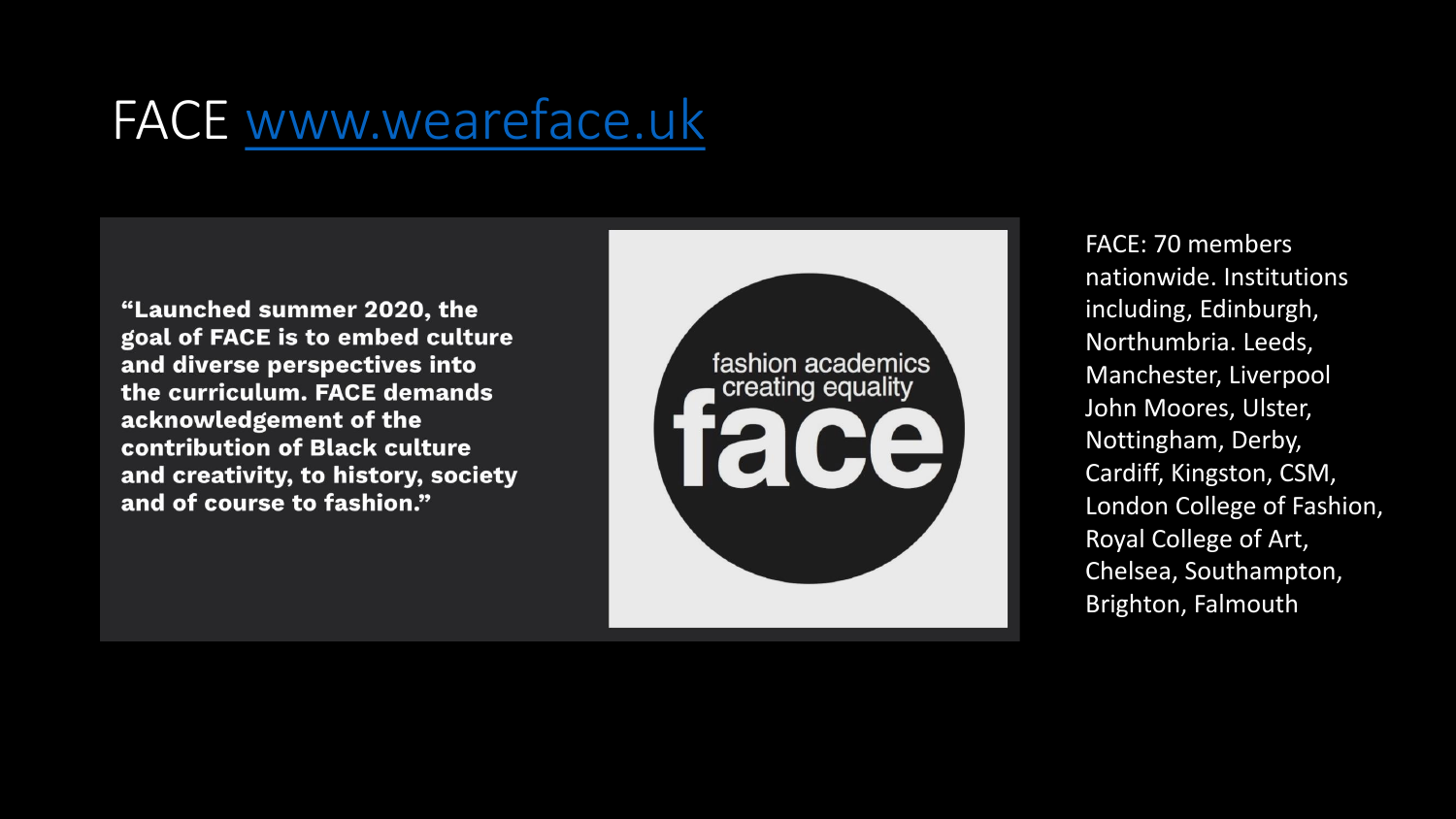## **FACE!**

Formed to challenge the lack of Black and Brown academics in the system, which directly impacts the experience of all young creatives but especially Black and Brown students "Recruitment of Black staff is directly linked to the recruitment of Black students.

A diverse teaching staff benefits ALL students."

## **Compelling the NSS to act NOW**

FACE require the NSS (National Student Survey) to include culture, diversity and equality in their assessment criteria. While these aspects of learning are omitted in the evaluation metrics, race remains ignored. Engage here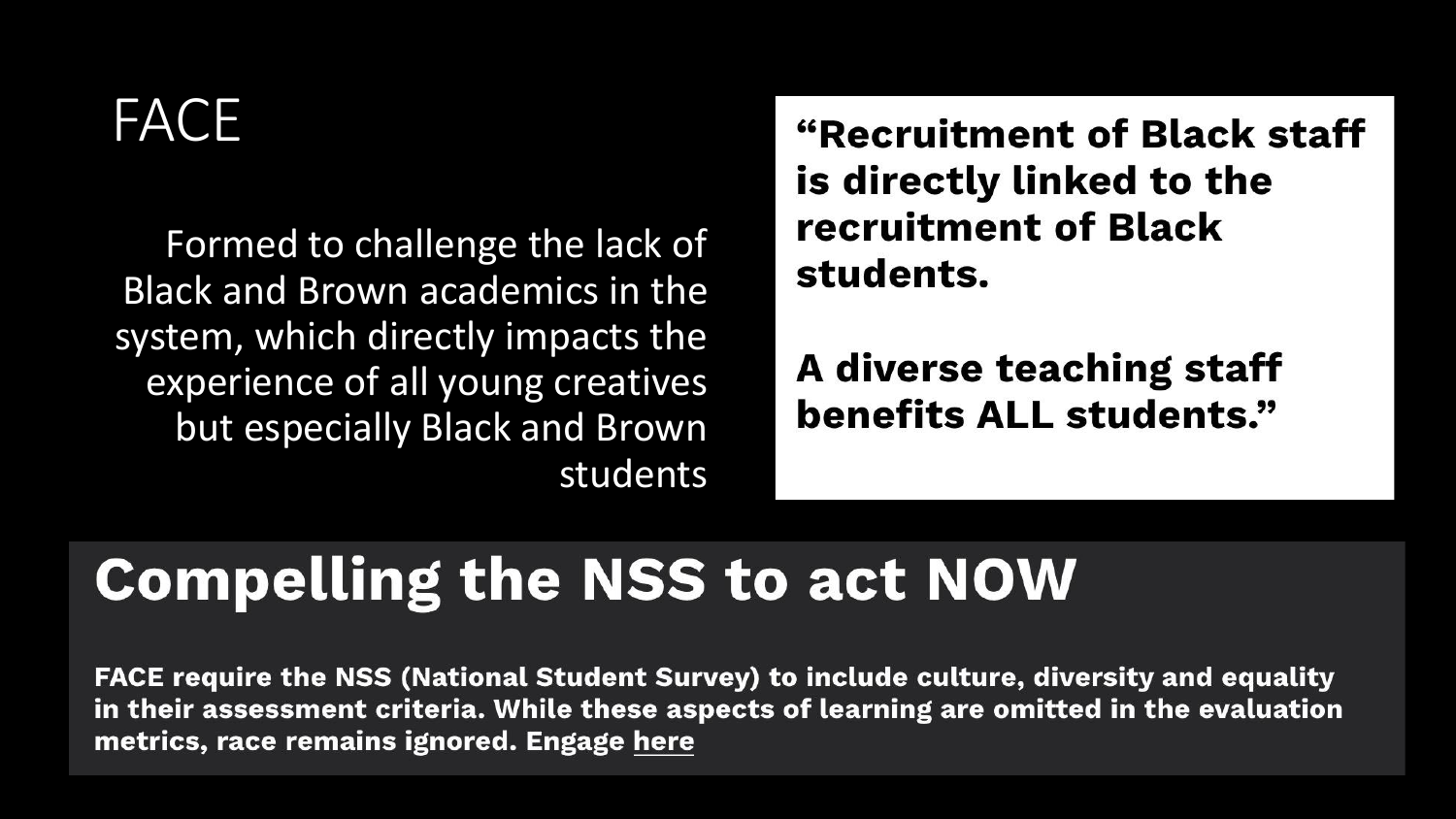#### FACE Excellence Prize with Graduate Fashion Forum 2021

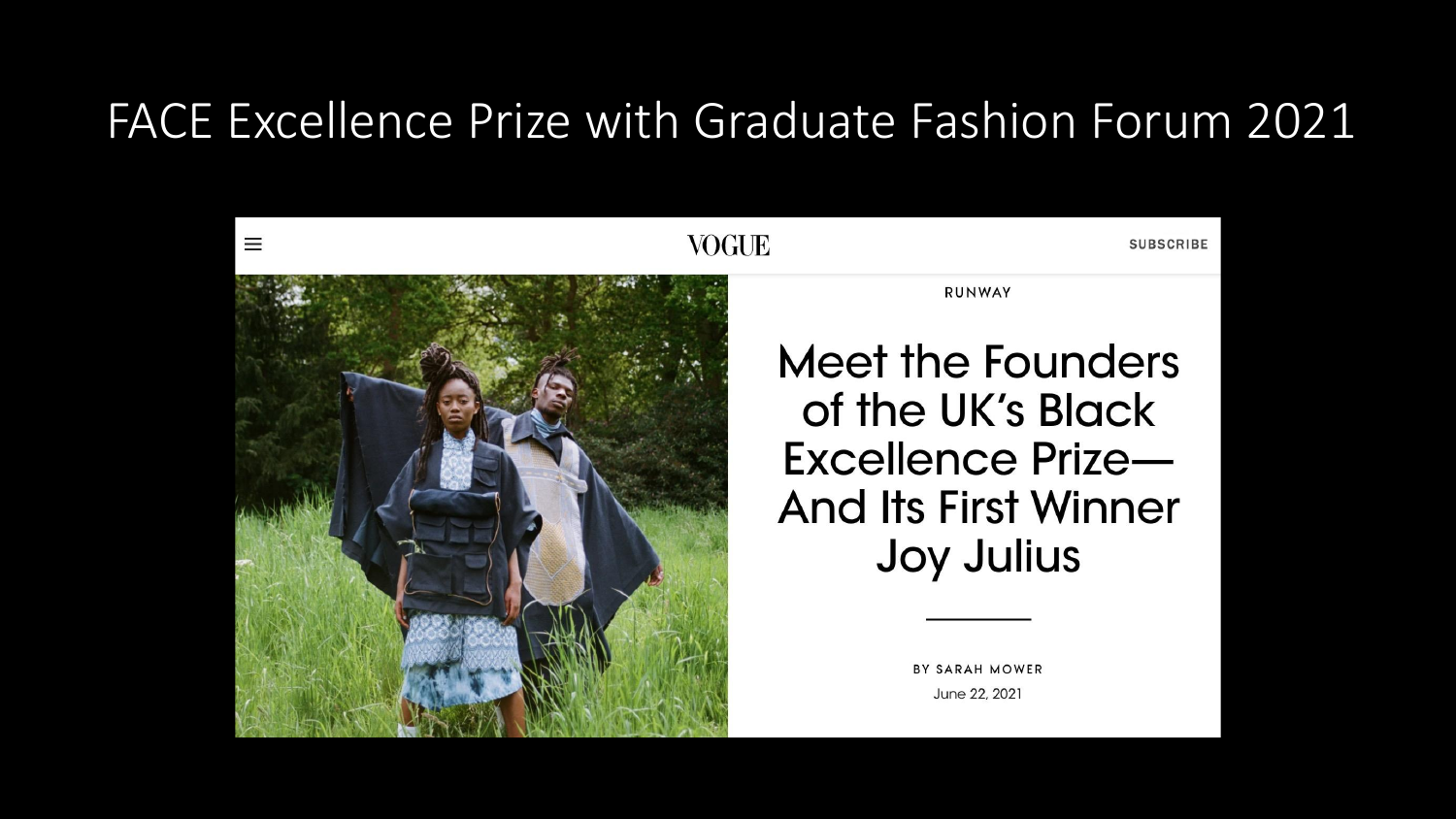# Campaign *See my FACE*

• Survey of *n=* 881 students from over 50 different institutions. Four questions, answered on a Likert scale (a rating of one to five) evaluated answers to the following...

I was taught by a diverse, unbiased and inclusive teaching body.

- I felt my academic progression was impartial, unbiased and equal.
- I felt able to study a diverse, unbiased and inclusive curriculum.

I felt part of a diverse, unbiased and inclusive culture.

#### **Degree attainment**

- 81% of white students received a first or 2.1.
- 68% of students labelled BAME received a first or 2.1
- This illustrates a -13% attainment gap.
- However, when BAME is broken down for transparency we can see the gap widening to
- -19% for students of Caribbean heritage.
- -23% for students of African heritage.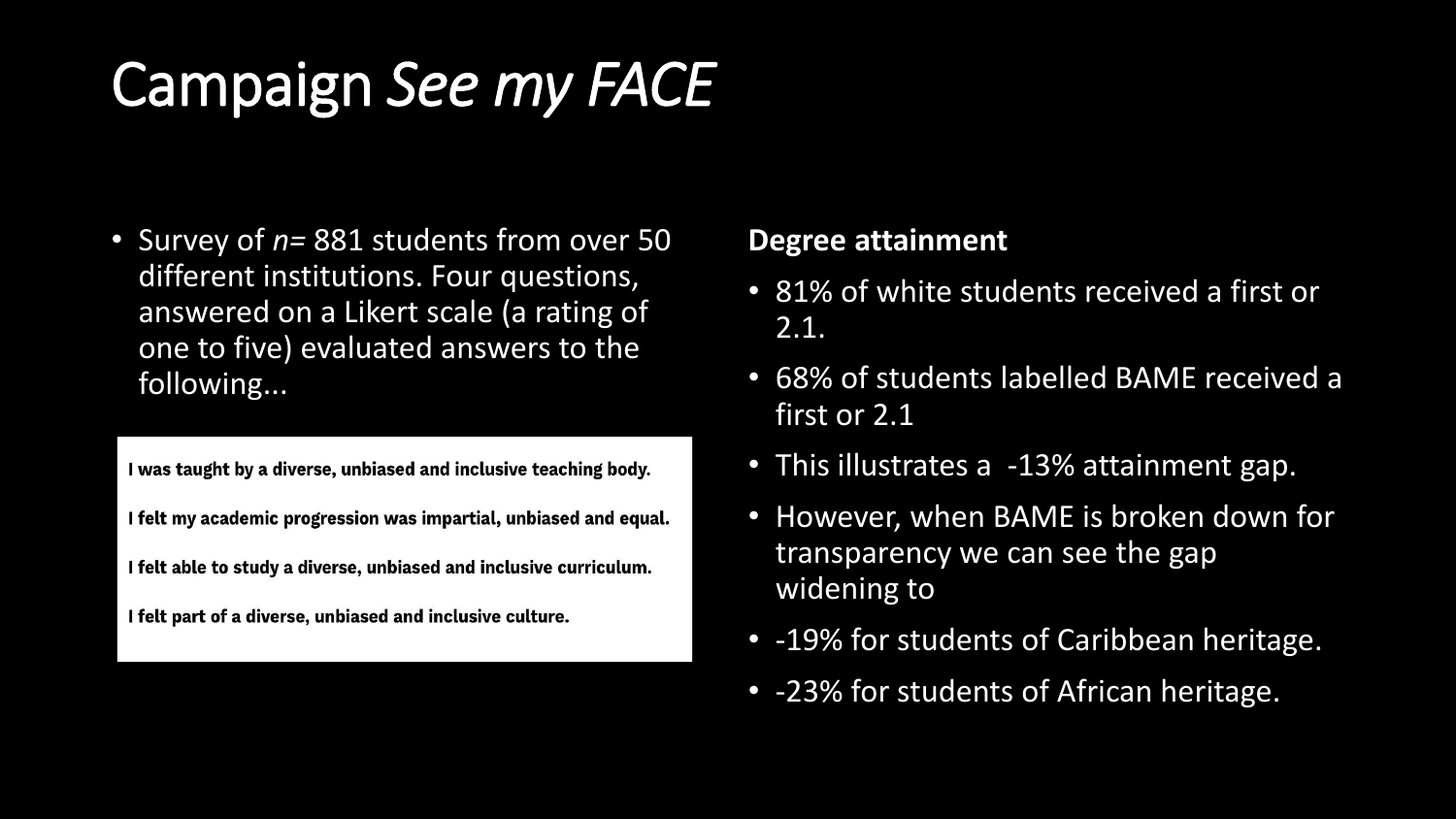## Campaign *See my FACE*

- We also asked...
- "Please add any further insight into your lived experience as a student in relationship to "Race". How, for example has "Race" impacted (if at all) your ability to study?
- 480 students responded
- Four main themes are documented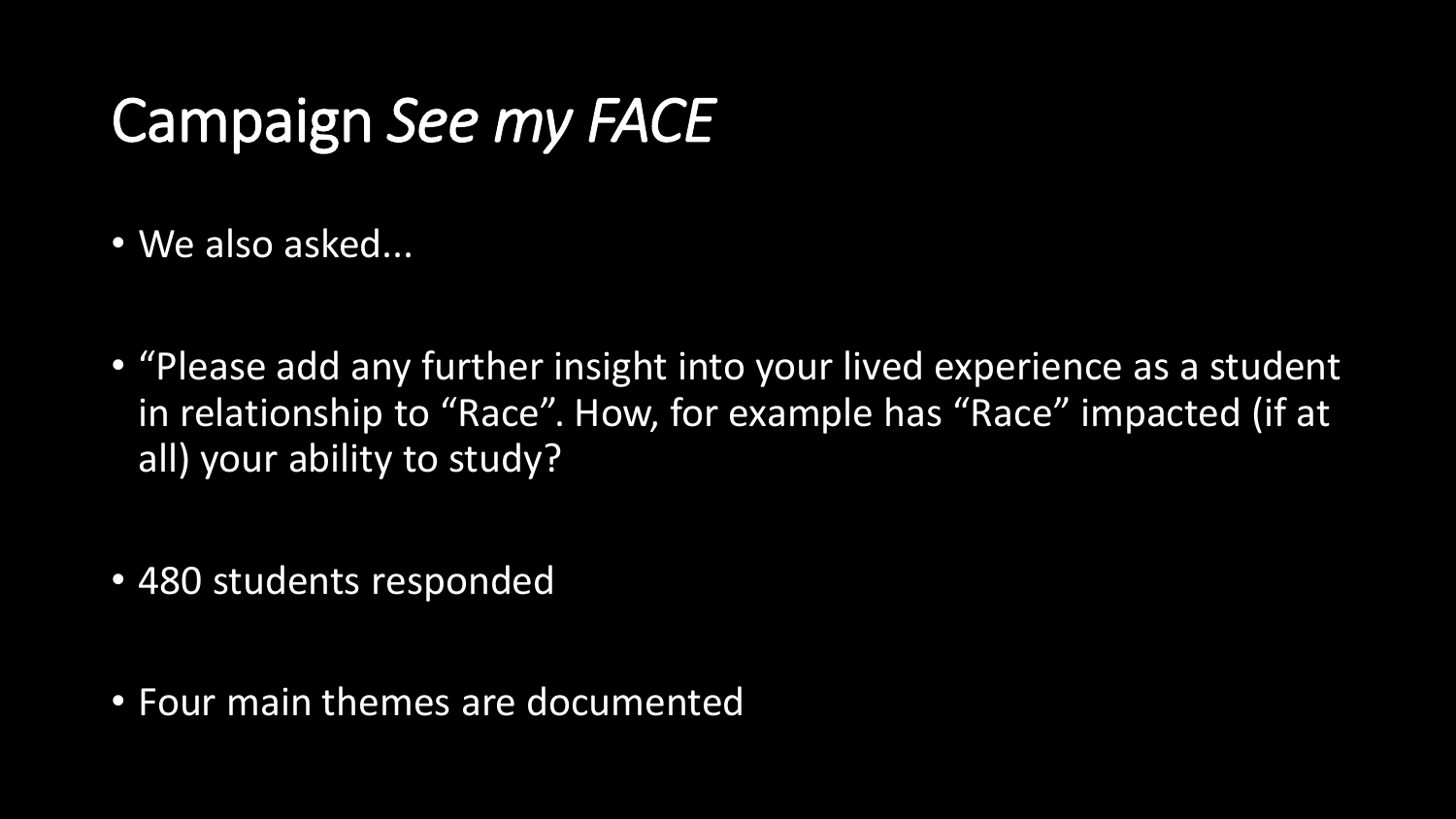### Theme 1: How do we experience our race?

- In a white environment, race difference is experienced as a highly visible aspect of identity in higher education, bringing with it a cargo of discomfort and injustice involving reduced mentoring, less resources and less tutor interest.
- Meanwhile white students, rarely noticing their race or the privileges it confers, did not equate whiteness with struggle.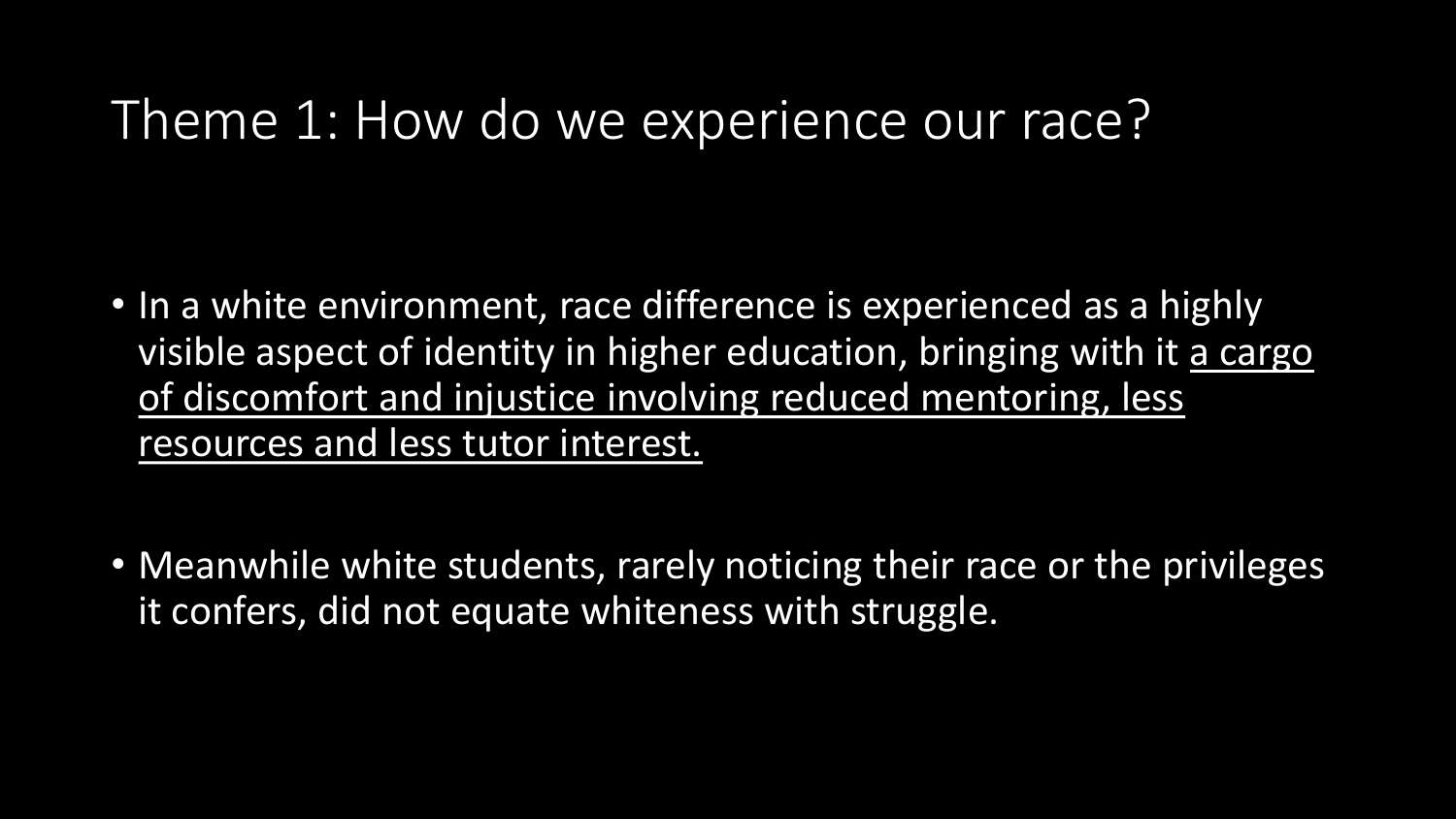## Theme 2: My learning has been curated through a white lens

- Fear that grades would be affected if white/non-minoritised academics didn't "understand", compromised approach, output and confidence for minoritised students.
- Industry racism is ignored, leaving minoritised students with the stressful responsibility to educate others including staff.
- White/non-minoritised learners are also dissatisfied with the lack of knowledge from academics and flag up race equality learning and knowledge as an obvious anti-racist tool for future proofing the industry .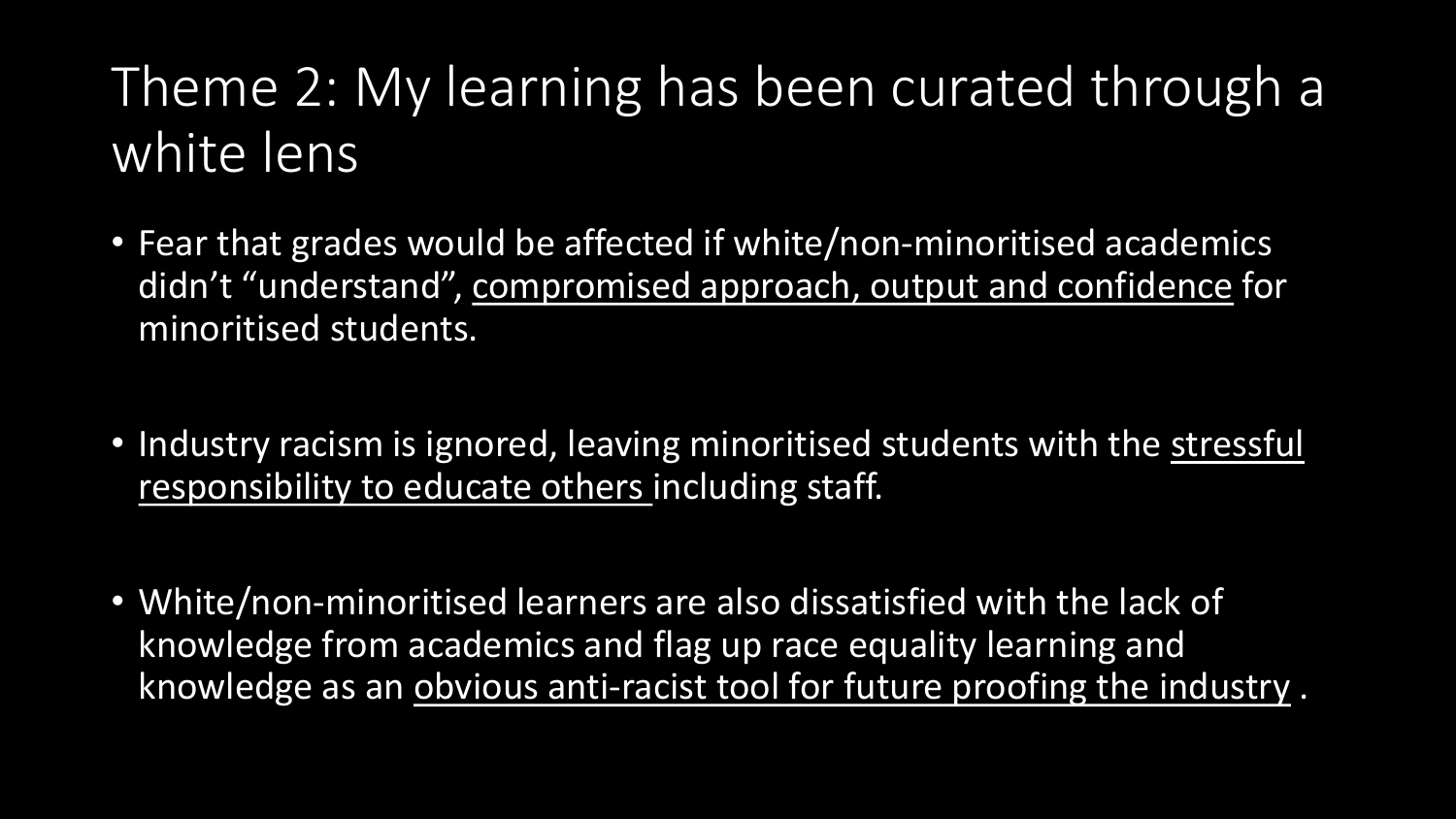## Theme 3: The absence of Black and Brown academics

- Lack of any relationship with a Black or Brown/minoritised academic who understands, leaves minoritised students feeling unsupported, resulting in anxiety, isolation and distress.
- The lack of academic cultural competency is also seen when white/non-minoritised peers are not challenged by white/nonminoritised academics for behaviours including appropriation.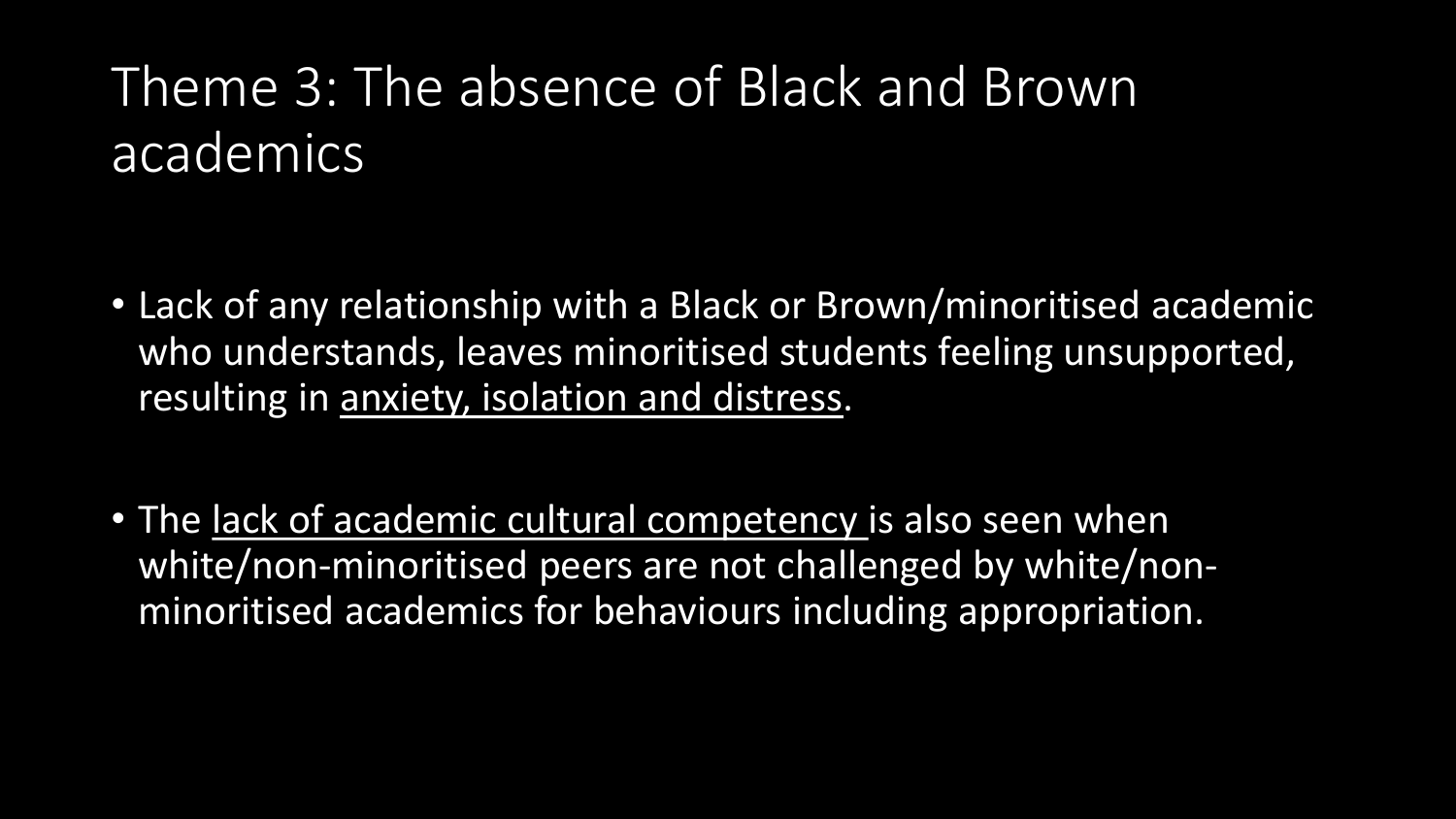## Theme 4: Aggression – the observed behaviours of white teachers and students.

- Rude and uncooperative teaching environments; outright racial slurs and offensive verbal utterances with white/non-minoritised academics repeatedly protected by the system,
- Minoritised students assess damage to their mental health and wonder if they can complete their education.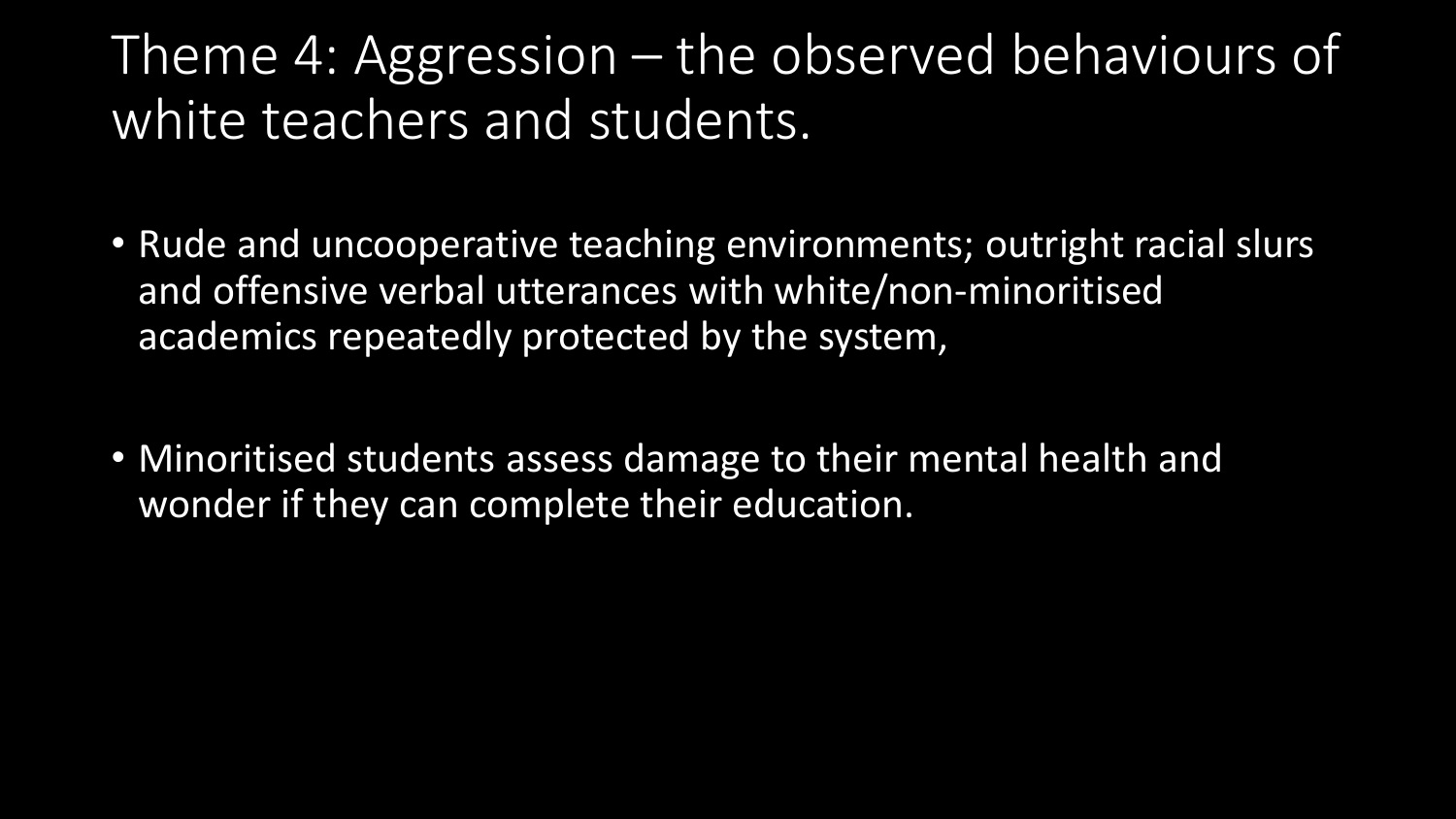FACE have come to the view that student surveys that omit to ask raceaware and race-equality questions create false positives.

To spell it out: it is only when race questions are included as specifics, that the psychological and educational deficit for minoritised learners is clearly exposed.

*Pascal Matthias co-founder FACE senior teaching fellow Southampton University*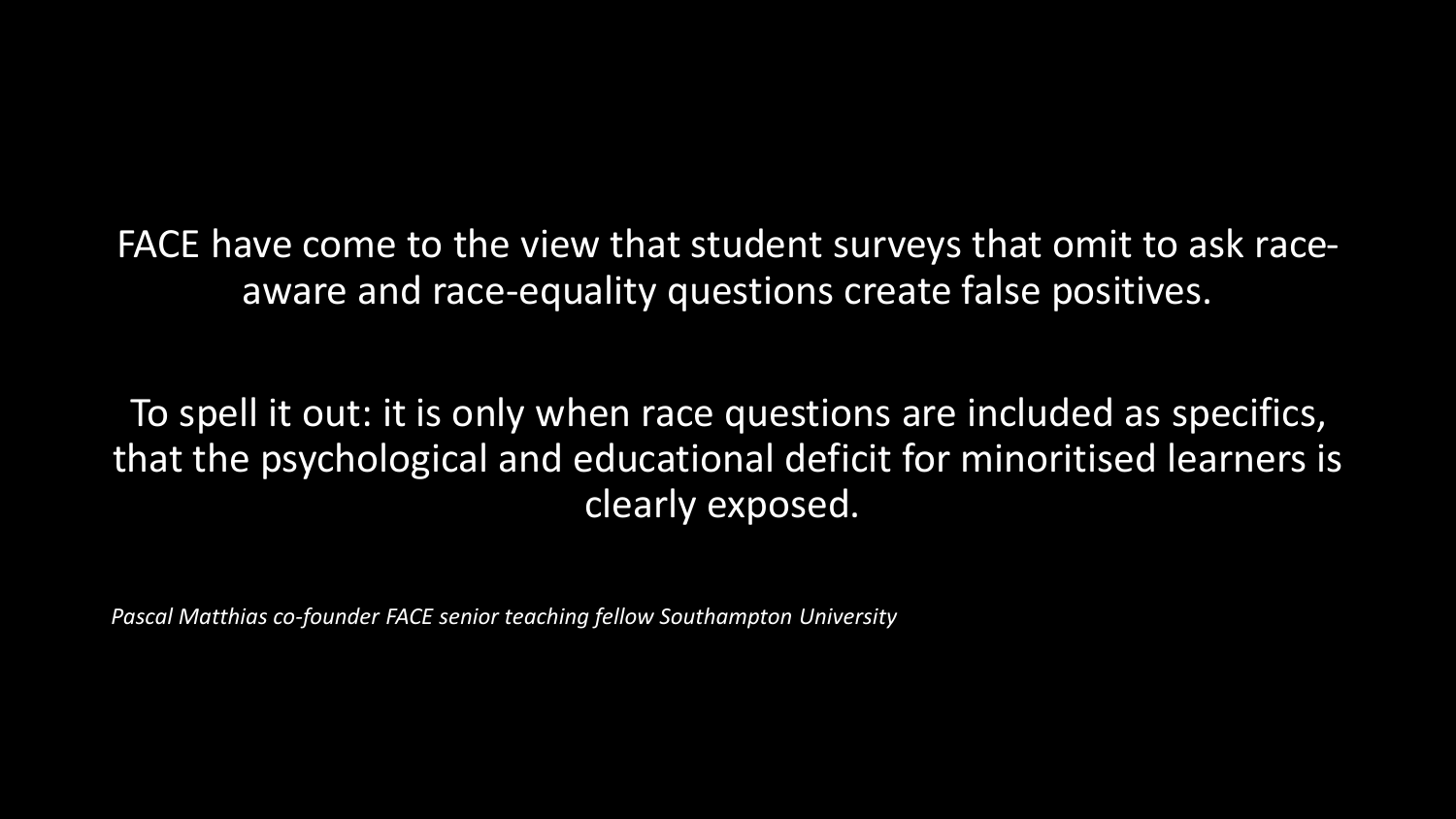## Race-ignorance and racism to hide in plain sight

- The planned new iteration of the Teaching Excellence Framework, to the extent that it draws on national data, bakes in this problem. Scrutiny of student outcomes, even when split by demographic, cannot shed a light on the lived learning experience of Black and Brown
- In facilitating institutional opportunity to comment on, or produce their own evidence, pertaining to disparity between different student groups to address race-inequality and racism, this system presides over indirect exposure of the problem and less effective regulation.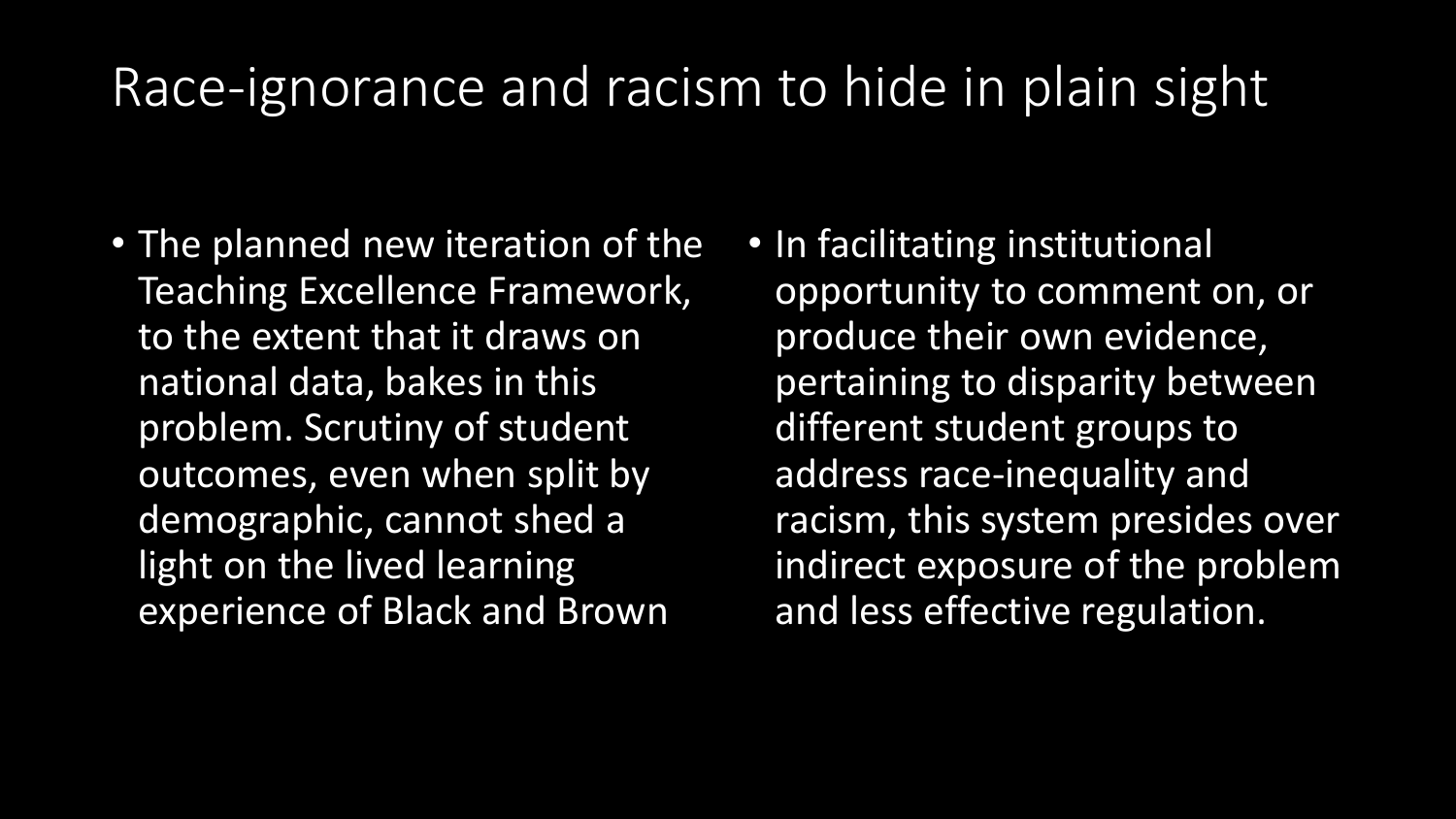Unless the criteria for teaching excellence explicitly includes 'decolonisation and broader cultural perspectives' as a measurable the TEF is redundant when tackling questions on diverse teaching.

Without a question about 'quality of teaching diverse, varied subjects in positive and diverse teaching environments' included within the TEF and directly taken from the NSS there is no mechanism to measure qualitative data in relation to the EDI agenda.

*Andrew Ibi, Co founder FACE, Programme Leader Liverpool John Mores University, Visiting Professor Middlesex*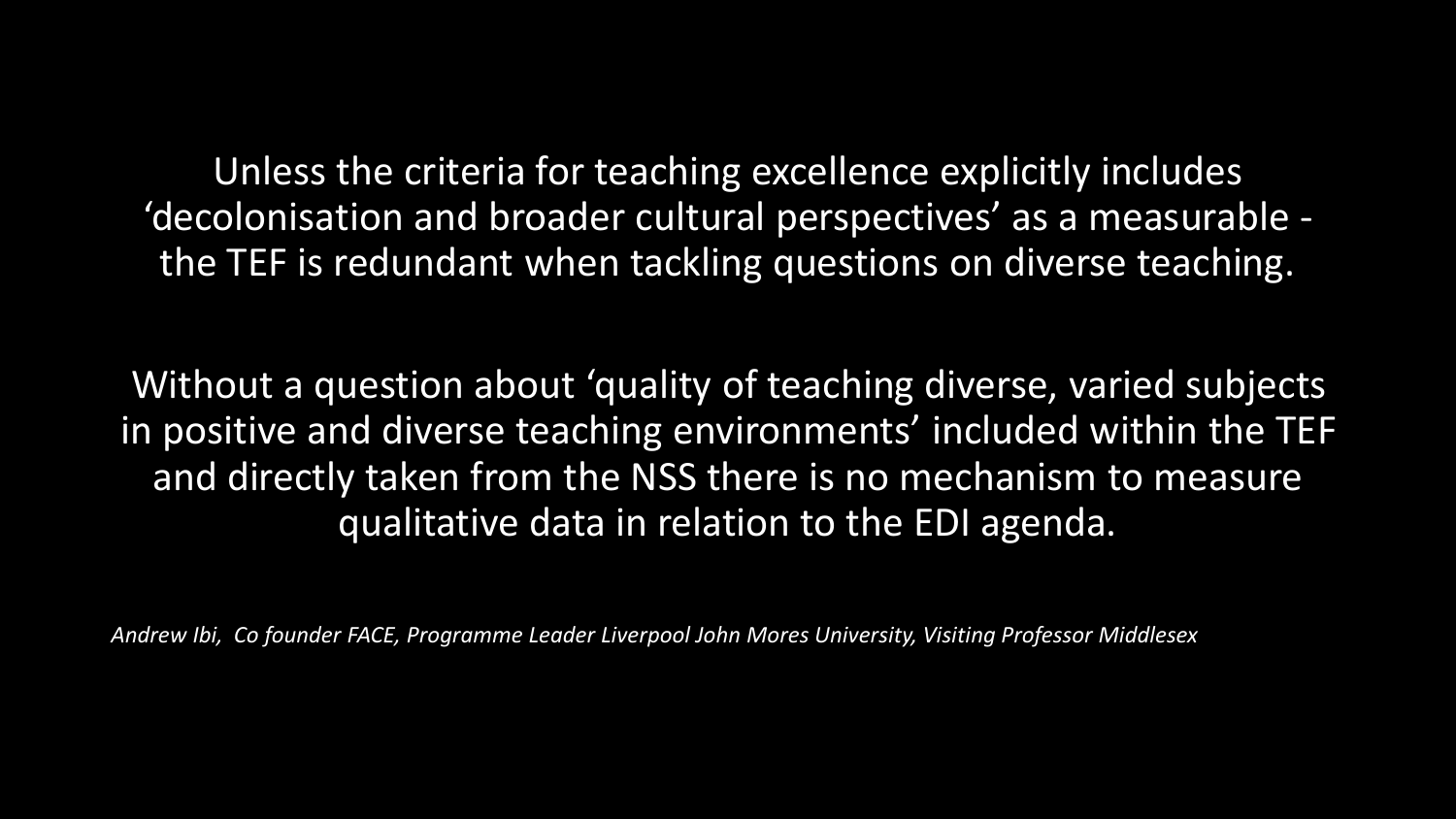By transforming student 'loans' for most, into a working-lifelong graduate tax, the latest changes to the Student Loan Repayment Threshold will disproportionately affect Black students because education for minoritised students does not equate to income parity.

#### Reinforcing the racial wealth gap, will effectively put an education cap on race.

• *Sharon Lloyd, Co founder FACE, Course Leader Solent University & DEI Co-Chair British Beauty Council*